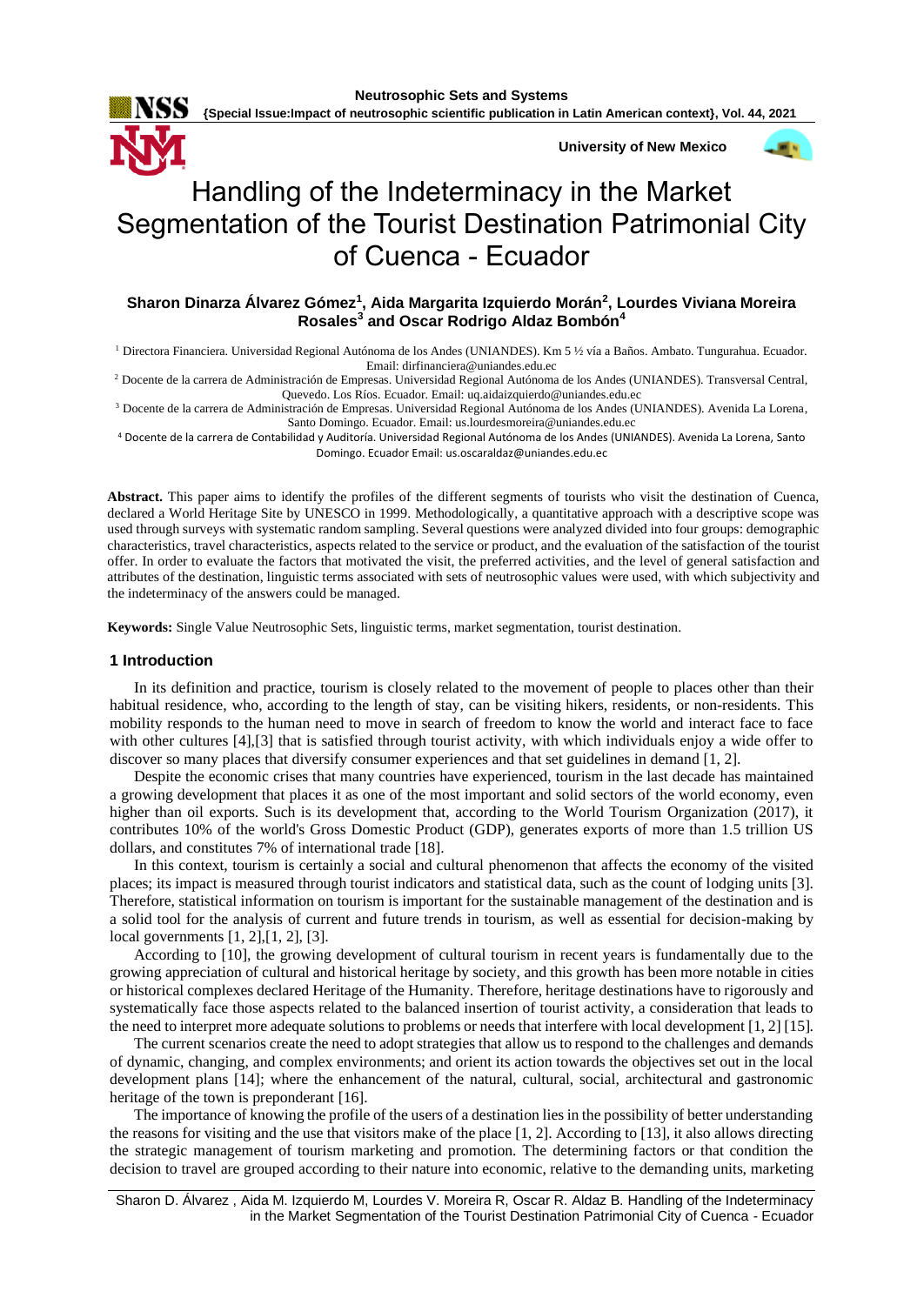141 Neutrosophic Sets and Systems {Special Issue:Impact of neutrosophic scientific publication in Latin American context}, Vol. 44, 2021

system, and customer satisfaction [1, 2] [1, 2].

The purpose of market segmentation is to find similarities between groups about the product that is being offered to them and to find basic consumer traits so that they will respond in a similar way to the implemented marketing strategies [5][1, 2]. In this way, the offer can better respond to the needs and expectations to achieve greater satisfaction from the different groups [1, 2].

Consumer segmentation is based on the assumption that markets are inherently heterogeneous, and that consumer preferences vary according to their values, needs, desires, restrictions, beliefs, and incentives [6]. Precisely to obtain these profiles or segments, marketing experts use the so-called segmentation criteria [5] that can be very diverse (demographic, socioeconomic, motivational, and psychographic, among others). At the same time, products (including tourist destinations) compete with each other to satisfy the needs and desires of consumers.

In the case of Ecuador, the results of the investigation carried out by [1, 2] for the estimation of demand in the countries of the Andean Community of Nations, reflect that Ecuador is the country with the highest incoming tourist flow and an estimate of international demand. Ecuador has achieved constant growth in the volume of international arrivals, exceeding one and a half million visitors, with an average occupancy rate of over 50% and with revenues amounting to 1,075.5 million USD as of 2016 [18].

All of the above consequently favors the tourism of the city of Cuenca, if we considered that it is the third most important city in Ecuador, which has also seen its income from tourism increased since its declaration as Cultural Heritage of Humanity by UNESCO in 1999. This merit is based on its heritage assets such as churches, historical monuments, squares, parks, and traditional houses. It is one of the most touristic cities in the Azuay province. The "Athens of Ecuador" enjoys a privileged climate for being located within an extensive valley in the middle of the Andean column with a variable temperature between 7 to 15  $\degree$  C in winter and 12 to 25  $\degree$  C in summer[1, 2].

There are many activities in Cuenca to have fun and keep busy. Nature lovers can walk the peaceful river paths through the diverse and colorful parks or perhaps take a trip to El Cajas National Park, which is just an hour outside the city. It is also easy to make a weekend getaway to a beautiful beach town thanks to its strategic location.

For those looking for activities in the city, Cuenca is generally considered the cultural capital of Ecuador, with many museums, various live music venues, modern art, film festivals, traditional celebrations, exhibitions of artisan products, international cuisine festivals, jazz club, archaeological ruins, and countless arts and crafts fairs that also have specialty groceries and organic products.

The objective set out in this research was to identify the profiles of the different segments of tourists who visit the city of Cuenca tourist destination, through market segmentation. For this, we proposed to use Neutrosophy to treat the elements to be evaluated with a high content of subjectivity.

#### **2 Materials and methods**

In this section, the fundamental theoretical supports of neutrosophy are exposed, as well as the description of the research technique and instrument.

## **2.1 Some basic concepts of Neutrosophy**

Neutrosophy is a mathematical theory developed by Florentin Smarandache to deal with indetermination [4- 6] [1, 2]. It has been the base for the development of new methods to handle indeterminate and inconsistent information as the neutrosophic sets and the neutrosophic logic and, especially, in decision-making problems [7- 9].

Let  $N = \{(T, I, F): T, I, F \subseteq [0,1]\}n$ , be a neutrosophic evaluation of a mapping of a group of formulas propositional to  $N$ , and for each sentence  $p$  you have:

 $v(p) = (T, I, F)$ 

To facilitate the practical application to decision-making problems, the use of single-value neutrosophic sets (SVNS) [10, 11] was proposed, through which it is possible to use linguistic terms, to obtain greater interpretability of the results.

Let X be a universe of discourse, an SVNS A over X has the following form:  $A = \{ (x, u_a(x), r_a(x), v_a(x)) : x \in X \}$  (2) Where  $u_a(x): X \to [0,1], r_a(x): X \to [0,1]$  y  $v_a(x): X \to [0,1]$ 

With  $0 \le u_a(x)$ ,  $r_a(x)$ ,  $v_a(x) \le 3$ ,  $\forall x \in X$ 

The intervals  $u_a(x)$ ,  $r_a(x)$  and  $v_a(x)$  denote the memberships to true, indeterminate, and false from x in A, respectively. For convenience a Single Value Neutrosophic Number (SVNN) will be expressed as  $A = (a, b, c)$ , where a, b,  $c \in [0.1]$  and satisfies  $0 \le a + b + c \le 3[12]$ .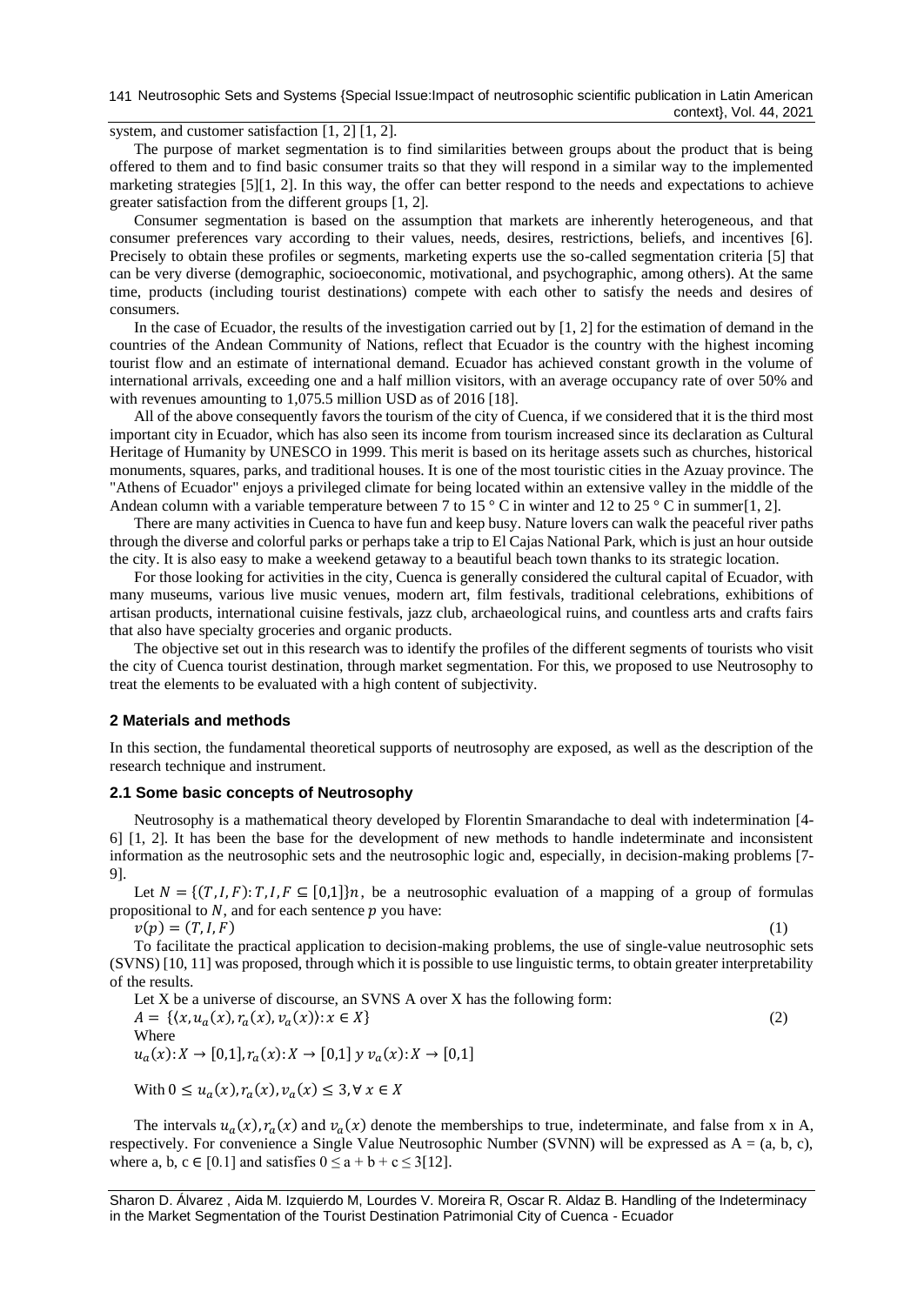Neutrosophic Sets and Systems {Special Issue:Impact of neutrosophic scientific publication in Latin American 142 context}, Vol. 44, 2021

Let  $\{A_1, A_2, ..., A_n\} \in$  SVNS (x), where  $A_j = (a_j, b_j, c_j)$  (j = 1, 2, ..., n), then, the Single Valued Neutrosophic Weighted Average Operator is defined by [13]:

$$
P_w(A_1, A_2, ..., A_n) = \langle 1 - \prod_{j=1}^n \left(1 - T_{A_j}(x)\right)^{w_j}, \prod_{j=1}^n \left( I_{A_j}(x)\right)^{w_j}, \prod_{j=1}^n \left( F_{A_j}(x)\right)^{w_j} \rangle
$$
\n(3)

Where:  $w = (w_1, w_2, ..., w_n)$  is vector of  $A_j (j = 1, 2, ..., n)$  such that  $w_n \in [0, 1]$   $y \sum w_j = 1$ .

Let  $A = (a, b, c)$  be a single neutrosophic number, a score function S of a single-valued neutrosophic value, based on the truth-membership degree, indeterminacy-membership degree, and falsity membership degree is defined by $[14, 15]$ :  $S(A)$ 

$$
(Ai) = 2 + a - b - c
$$
  
Where  $S(A) \in [-1,1]$  (4)

(5)

When there is a tie between the scores, the precision function is defined as:

$$
T(A_j) = T_j - F_j
$$
  
And then:  
If  $S(A_j) < S(A_i)$ , then  $A_j < A_i$ 

If  $S(A_j) = S(A_i)$  and  $T(A_j) < T(A_i)$  then  $A_j < A_i$ If  $S(A_j) = S(A_i)$  and  $T(A_j) = T(A_i)$  then  $A_j = A_i$ 

## **2.2 Technique and instrument applied**

The research is quantitative, with a descriptive-correlational approach. The survey technique was applied through systematic random sampling (the first individual is chosen randomly and the rest are conditioned by a fixed number, in this case, every 2 individuals). The methodology proposed by [1, 2] assumes an infinite population to determine the sample size. The variability of the population is estimated at 50% ( $p = q = 0.5$ ) [16]. A total of 338 valid surveys were collected, representing a sampling error of 4.56% for a confidence level of 95.5%.

A 13-item questionnaire structures the fieldwork and the application of the survey based on previous studies  $\left[1, 2\right]$   $\left[1, 2\right]$   $\left[1, 2\right]$   $\left[1, 2\right]$ , where it is asked about the factors that determine the demand, the client's profile, satisfaction and valuation of the tourist products and services of the territory.

The structure of the questionnaire is made up of four blocks: (I) the demographic characteristics, (II) the characteristics of the trip, (III) related to the service or product, and (IV) the evaluation of the satisfaction of the tourist offer.

Within the demographic characteristics, sex, age, country of residence, and occupation are analyzed. Regarding the characteristics of the trip, it is of interest if it is the main destination, how many people are in the group, through what means of information did they learn about the destination and what factors motivated their visit. In this last aspect, the respondent was asked to classify between totally true and false, the following possibilities, which are not mutually exclusive:

a) Curiosity to know this city

- b) Interest in culture and history
- c) Interest in architectural heritage

d) Because of the weather

- e) Natural attractions, landscapes
- f) Prices

g) Recommendation of friends

h) Other causes

For the processing of the results of this question, the scale of linguistic terms associated with SVNS shown in table 1 was used. The general results of each alternative were determined by means of the aggregation function (3) and ordered using the scoring function. (4).

| <b>Expression</b>    |    | <b>SVN Number</b>  |
|----------------------|----|--------------------|
| <b>Totally True</b>  | тт | (1, 0, 0)          |
| Mostly true          | мт | (0.85, 0.25, 0.25) |
| Cannot be determined |    | (0,1,0)            |
| Mostly false         | MF | (0.25, 0.25, 0.85) |
| Totally false        | ТF | (0,1,1)            |

**Table 1:** Scale of linguistic terms associated with SVNS applied to determine the factors that motivated a visit to the tourist destination city of Cuenca.

Regarding what is related to the product or service, you want to know the type of accommodation, the duration of the trip, the total of previous visits, and what activities you prefer to do. To answer about the activities that the respondent prefers to carry out, they were asked to classify the following activities between very satisfactory and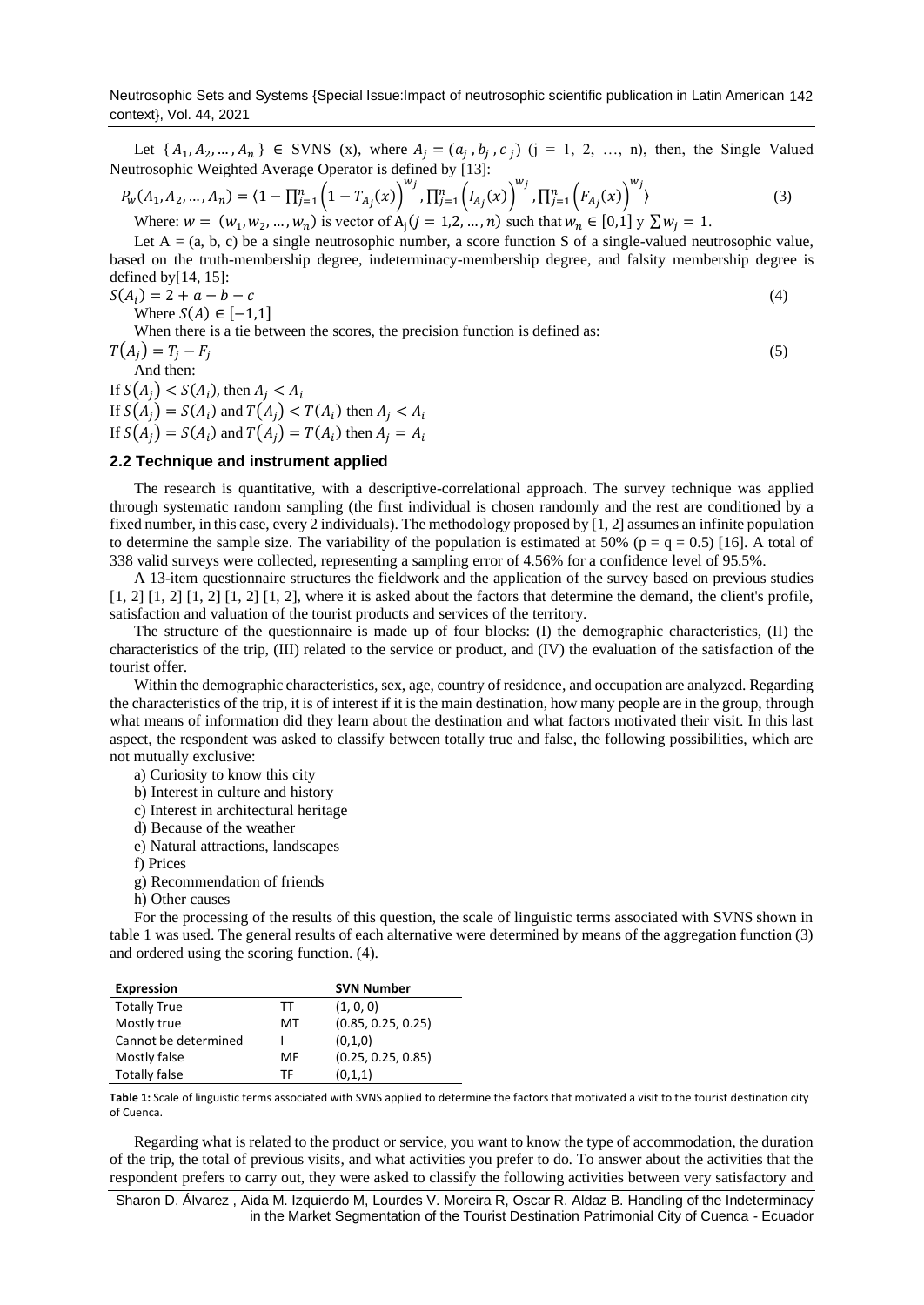very unsatisfactory:

a) Visit museums and historical sites

b) Visit nearby tourist sites

c) Attend cultural activities and events

- d) Go on excursions, hiking
- e) City tours
- f) Other activities

The scale of linguistic terms associated with SVNS used for this question is shown in table 2. The general evaluation of each activity was determined through the aggregation function of equation (3) and to rank the activities according to the preference of the respondents, the scoring function of equation (4) was used.

| <b>Expression</b>           |     | <b>SVN Number</b>  |
|-----------------------------|-----|--------------------|
| Clearly pleased             | СP  | (0., 0, 0)         |
| More pleased than unpleased | MP  | (0.85, 0.25, 0.25) |
| Not defined                 | ND. | (0,1,0)            |
| More unpleased than pleased | MU  | (0.25, 0.25, 0.85) |
| Clearly unpleased           | CU  | (0,1,1)            |
| Contradictory               |     | (1,0,1)            |

**Table 2:** Scale of linguistic terms associated with SVNS used to determine respondents' preferred activities

Finally, to evaluate the satisfaction of the tourist offer, the respondent is asked to evaluate the attributes of the destination: a) accommodation, b) restaurants, c) culture, d) nature, e) prices, and f) service; according to the scale of linguistic terms associated with SVNS shown in table 3.

| <b>Expression</b>       |            | <b>SVN Number</b>  |
|-------------------------|------------|--------------------|
| Excellent               | Е          | (1,0,0)            |
| Very very good          | <b>VVG</b> | (0.9, 0.1, 0.1)    |
| Very good               | VG         | (0.8, 0.15, 0.20)  |
| Good                    | G          | (0.70, 0.25, 0.30) |
| Regular tending to Good | RG         | (0.60, 0.35, 0.40) |
| Regular                 | R          | (0.50, 0.50, 0.50) |
| Regular tending to Bad  | RB         | (0.40, 0.65, 0.60) |
| Bad                     | B          | (0.30, 0.75, 0.70) |
| Very bad                | VB         | (0.20, 0.85, 0.80) |
| Very very bad           | <b>VVB</b> | (0.10, 0.90, 0.90) |
| <b>Extremely Bad</b>    | ЕB         | (0; 1; 1)          |

**Table 3:** Scale of linguistic terms associated with SVNS applied to determine the level of satisfaction of respondents by tourism attributes.

The evaluation of the level of satisfaction of the respondent with the general offer is obtained through the aggregation of the evaluations of all the previous attributes using equation (3) for each respondent.

#### **4 Results**

The results on the main demographic characteristics of the tourists surveyed in the city of Cuenca show a slight majority of adults between 21 and 50 years of age, of both sexes, workers in private companies and from the United States, Canada, Italy, and France, and from Ecuador itself. Table 4 shows a summary of the demographic characteristics of the respondents.

| Age range  |     | Sex |     | <b>Country of residence</b> |     | <b>Occupation</b>  |     |
|------------|-----|-----|-----|-----------------------------|-----|--------------------|-----|
| $0 - 20$   | 9%  |     | 49% | Ecuador                     | 31% | Private enterprise | 44% |
| 21-35      | 32% | М   | 51% | <b>USA</b>                  | 29% | Public sector      | 27% |
| 36-50      | 33% |     |     | Canada                      | 9%  | Student            | 9%  |
| 51-65      | 16% |     |     | Italy                       | 8%  | Other              | 20% |
| 65 or more | 10% |     |     | France                      | 6%  |                    |     |
|            |     |     |     | Other                       | 17% |                    |     |

**Table 4**. Demographic characteristics of the respondents

Regarding the characteristics of the trip, we obtained that 48% of tourists arrived in Cuenca as their main destination, mostly as a couple and they learned about the destination mainly by having visited it previously, through friends and acquaintances, or the World website Travel Awards. Most of the foreign tourists surveyed declared that they visited Cuenca in passing, complementing the visit to other cities in Ecuador.

To analyze what factors motivate the visit to the city, the proposed alternatives were scored through the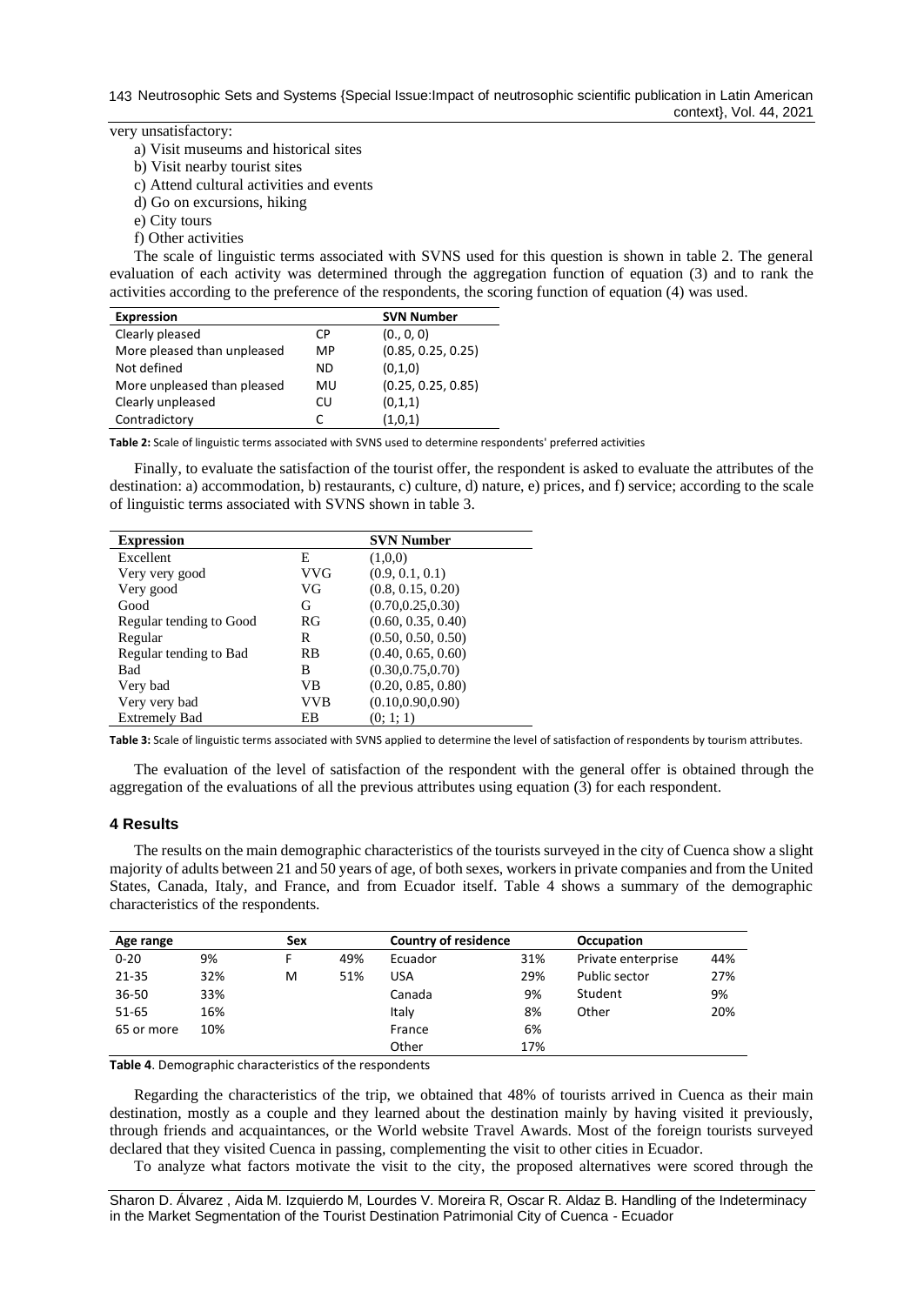Neutrosophic Sets and Systems {Special Issue:Impact of neutrosophic scientific publication in Latin American 144 context}, Vol. 44, 2021

aggregation function (equation 3) and were ordered based on their neutrosophication using the scoring function (equation 4). In this case, the precision function (equation 5) was used to sort the alternatives with the same score. The results are shown in Table 5.

|                | <b>Order</b> Reasons for visit            | <b>Agregate SVNS</b><br>$P_w(A_1, A_2, , A_{338})$ | <b>Scoring</b><br>$S(P_{wi})$ | <b>Precision</b><br>$T(P_{wi})$ |
|----------------|-------------------------------------------|----------------------------------------------------|-------------------------------|---------------------------------|
| 1              | Interest in culture and history           | (0.81; 0.23; 0.02)                                 | 2,561                         | 0.790                           |
| $\mathfrak{p}$ | Natural attractions, landscapes           | (0.8; 0.25; 0.02)                                  | 2,532                         | 0.784                           |
| 3              | For the climate                           | (0.79; 0.26; 0.02)                                 | 2,513                         | 0.770                           |
| 4              | Recommendation of friends                 | (0.79; 0.26; 0.02)                                 | 2,513                         | 0.776                           |
| 5              | Interest in the architectural<br>heritage | (0.73; 0.3; 0.03)                                  | 2,400                         | 0.700                           |
| 6              | Curiosity to know this city               | (0.68; 0.46; 0.02)                                 | 2,210                         | 0.667                           |
| 7              | Other reasons                             | (0.61; 0.39; 0.03)                                 | 2,192                         | 0.581                           |
| 8              | Religion                                  | (0.6; 0.43; 0.04)                                  | 2,135                         | 0.564                           |

**Table 5**. Order of factors motivating the visit

It was evidenced that the factors that most motivated choosing the city of Cuenca as a tourist destination were the interest in knowing the cultural and historical heritage, natural attractions, the weather, and the recommendation of friends.

The results of the analysis of what is related to the product or service, allowed us to determine that mostly tourists between 36 and 50 years old prefer to stay in hotels, while a significant percentage of those between 21 and 35 years old stay in hostels and finally the group ranging in age from 50 to 65 prefer boutique hotels. The days of stay oscillate in a range between 2 and 14 days, being more frequent than the trips of 3 and 4 days. 49% of those surveyed had already visited the city at least once and 67% visited it for the third time.

When analyzing which activities they prefer to carry out, it was found that those tourists were usually pleased with all the proposed activities, the best evaluated being visits to museums and historical sites, the tours for the city, and the cultural activities and events. Table 6 shows the activities ordered by preference according to the aggregation and score of the respondents' answers.

| Order | <b>Activities</b>                     | <b>Aggregate SVNS</b><br>$P_w(A_1, A_2, , A_{338})$ | <b>Scoring</b><br>$S(P_{wi})$ | Precision<br>$T(P_{W_i})$ | <b>Evaluation</b> |
|-------|---------------------------------------|-----------------------------------------------------|-------------------------------|---------------------------|-------------------|
|       | Visiting museums and historical sites | (0.95; 0.05; 0.01)                                  | 2,899                         | 0.949                     | CP                |
|       | City tours                            | (0.57; 0.31; 0.06)                                  | 2,191                         | 0.503                     | MP                |
| 3     | Attend cultural activities and events | (0.54; 0.34; 0.05)                                  | 2.145                         | 0.487                     | MP                |
| 4     | Go on excursions, hiking              | (0.49; 0.38; 0.04)                                  | 2,065                         | 0.450                     | MP                |
| 5     | Other activities                      | (0.34; 0.32; 0.08)                                  | 1,938                         | 0.256                     | MP                |
| 6     | Visit nearby tourist sites            | (0.39; 0.41; 0.06)                                  | 1.926                         | 0.337                     | MP                |

**Table 6**. Order of activities preferred by tourists in Cuenca city destination

The results of the evaluation of the respondents' satisfaction about the particular attributes of the tourist destination are shown in table 7.

| Order | <b>Tourist destination attributes</b> | <b>Aggregate SVNS</b><br>$P_w(A_1, A_2, , A_{338})$ | <b>Scoring</b><br>$S(P_{wi})$ | Precision<br>$T(P_{wi})$ | Evaluation |
|-------|---------------------------------------|-----------------------------------------------------|-------------------------------|--------------------------|------------|
|       | Nature                                | (0.78; 0.18; 0.22)                                  | 2.370                         | 0.554                    | VG         |
|       | Restaurants                           | (0.73; 0.23; 0.27)                                  | 2,231                         | 0.464                    | VG         |
| 3     | Culture                               | (0.73; 0.24; 0.27)                                  | 2,216                         | 0.451                    | VG         |
| 4     | Lodging                               | (0.64; 0.33; 0.36)                                  | 1,949                         | 0.281                    | G          |
|       | Service                               | (0.54; 0.43; 0.46)                                  | 1,654                         | 0.086                    | RG         |
| 6     | Prices                                | (0.43; 0.59; 0.57)                                  | 1,267                         | $-0.143$                 | <b>RB</b>  |

**Table 7**. Order and evaluation of satisfaction with the attributes of the tourist destination of the city of Cuenca

According to the satisfaction evaluations provided by the respondents, the most valued attributes of the destination are nature, restaurants, and culture, while the worst evaluation is the prices. The results of the evaluation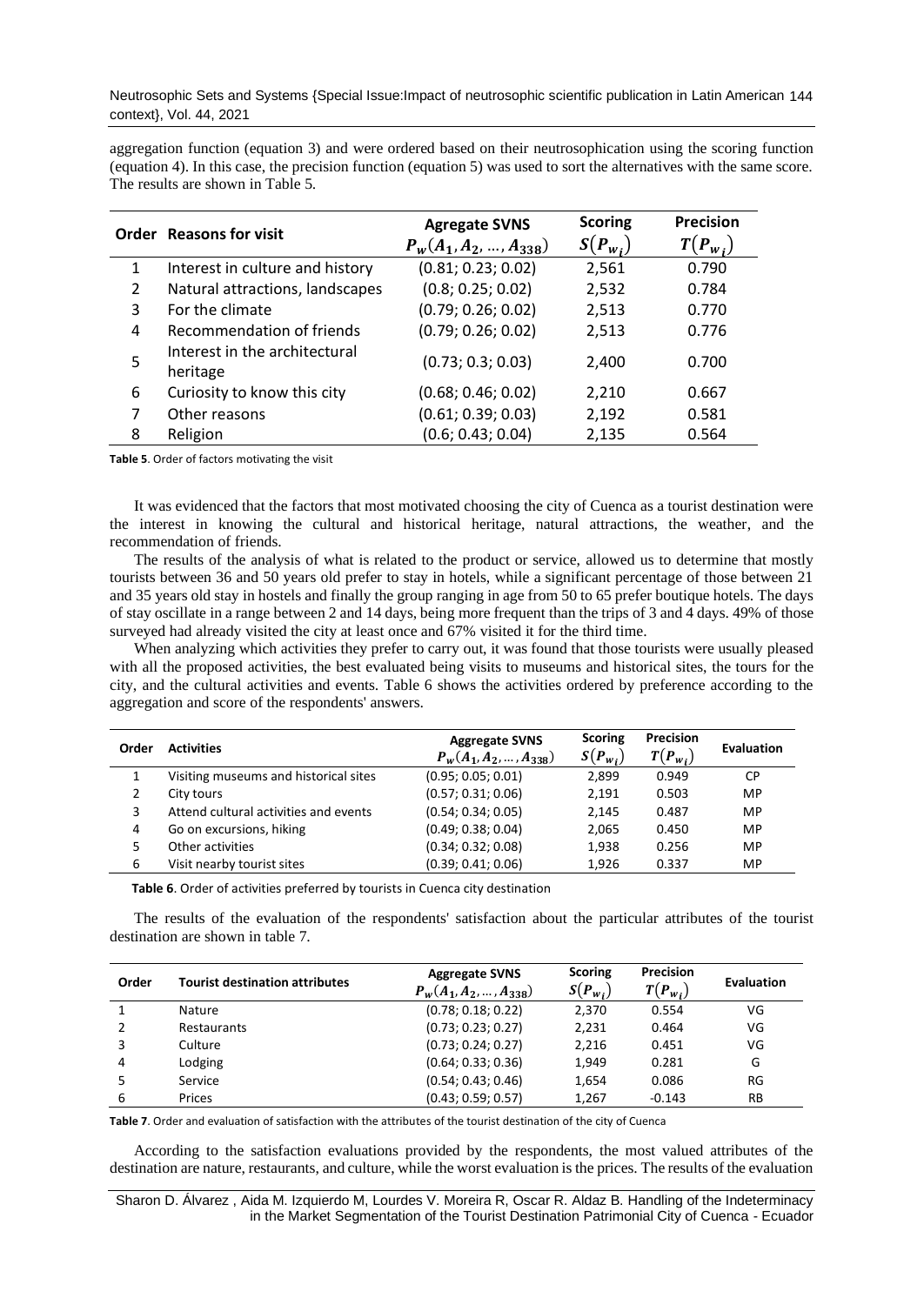



Figure 1. Absolute and relative frequencies of the general evaluation of the city of Cuenca as a tourist destination.

According to these results, 57% of those surveyed expressed a high level of satisfaction with the tourist destination, offering a general evaluation of good, very good, or very very good. Less than 5% evaluated it from fair tending to bad, this being the lowest rating.

# **Conclusions**

The segmentation of the tourist market in a Heritage city such as Cuenca is important because strategic projections are needed to improve the offers and the country's tourism system. It is worth mentioning that the city has weak tourist statistics.

Through the study carried out, it was defined that the city receives visitors mainly from nationals and the United States, Canada, Italy, and France. The predominant age range is between 35 and 50 years old and hotels and hostels are preferred as a form of accommodation. Generally, the reason for the visit is interest in the cultural and historical heritage and the activities of visits to museums and historical sites are preferred. The level of satisfaction with the destination, in general, is high, with the attributes of nature, restaurants, and culture being the most valued.

# **References**

- [1]. Agüera, FO, Cuadra, SM, López-Guzmán, T., & Morales, PC (2017). Study of the existing demand around oleotourism. The case of Andalusia. Tourism Notebooks, (39), 437-453.
- [2]. Ayaviri, VD, Quispe, GM, & Sanchez, P. (2017). Estimation of tourism demand in the Andean Community of Nations. Espacios Magazine, 38 (31).
- [3]. Campodónico, R. (2016) Tourism: from mobility to space. Latin American Journal of Tourism, 1 (2), 8-16.
- [4]. Dachary, A. (2015) Tourism: a development model. Latin American Journal of Tourism, 1 (1), 16-26.
- [5]. da Silva Añaña, E., Dos Anjos, FA, & de Lima Pereira, M. (2017). Post-hoc segmentation of the tourism market in the destinations of the Brazilian coast. Analysis according to the personal values of the tourists. Studies and perspectives in tourism, 26 (3), 662-677.
- [6]. Fernández, GM, Carvache-Franco, W., Torres-Naranjo, M., & López-Guzmán, T. (2018). Analysis of the sociodemographic profile and the motivations of the tourist visiting Quito, Ecuador. Innovar: Journal of Administrative and Social Sciences, 28 (68), 77-80.
- [7]. García Reinoso, N., & Doumet Chilan, NY (2017). The community tourism product as a strategy to diversify the local economies of the Bolívar canton, Manabí province, Ecuador. Inter-American Journal of Environment and Tourism, 13 (1), 105-116.
- [8]. Hidalgo, LA, & Fuentes, JMA (2016). The protected designation of origin "Los Pedroches" as a gastronomic route for Iberian ham: analysis of the visitor's profile and future evolution. Cuadernos de Desarrollo Rural, 13 (77), 63-91.
- [9]. Izquierdo, JCP (2018) Cultural heritage from the perspective of the World Tourism Organization. Tourism and Heritage, (12), 91-99.
- [10]. Jiménez, JAM, Jiménez, JM, Sevilla, CS, & Rodríguez, MC (2009). The Cuenca Tourism Foundation: A new model of public and private management. PASOS Magazine of Tourism and Cultural Heritage, 7 (2), 281-296.
- [12]. Leyva-Vázquez, M. (2018) Neutrosophy: New advances in the treatment of the uncertainty (In Spanish), Pons, Brussels.